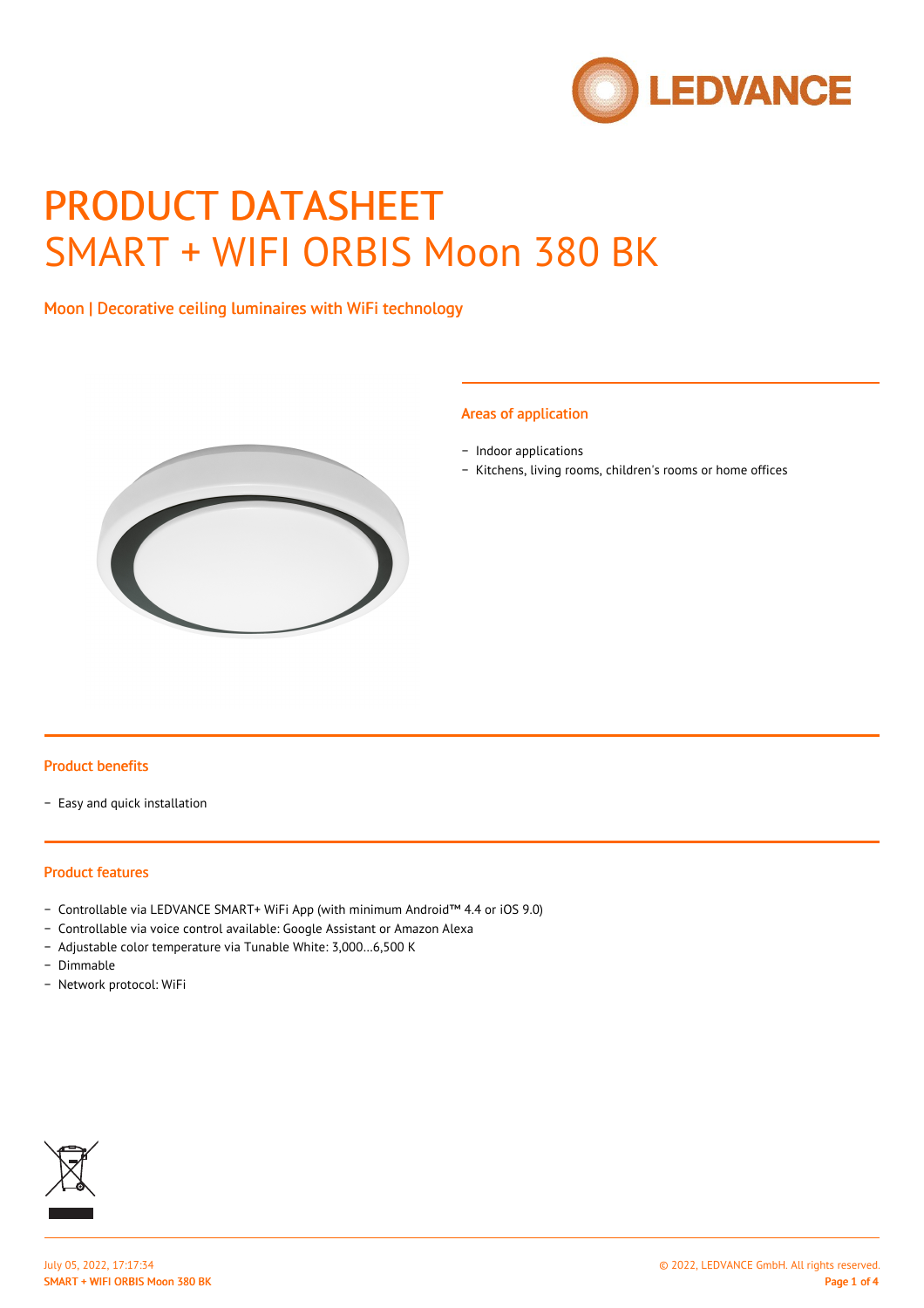## TECHNICAL DATA

## Electrical data

| Nominal wattage        | 26.00 W       |
|------------------------|---------------|
| Nominal voltage        | 220240 V      |
| Nominal current        | 128 mA        |
| Mains frequency        | 5060 Hz       |
| Power factor $\lambda$ | > 0.90        |
| Operating mode         | Mains voltage |

## Photometrical data

| Light color (designation)            | Tunable White |
|--------------------------------------|---------------|
| Standard deviation of color matching | $< 6$ sdcm    |
| Nominal luminous flux                | 2400 lm       |
| Luminous flux                        | 2400 lm       |
| Luminous efficacy                    | 93 lm/W       |
| Color temperature                    | 30006500 K    |
| Color rendering index Ra             | > 80          |

# Light technical data

| Beam angle | 154.00° |
|------------|---------|
|            |         |

# Dimensions & Weight



| Product weight | 801.00 g  |
|----------------|-----------|
| Diameter       | 380.00 mm |
| Width          | 380.00 mm |
| Height         | 85.00 mm  |

# Lifespan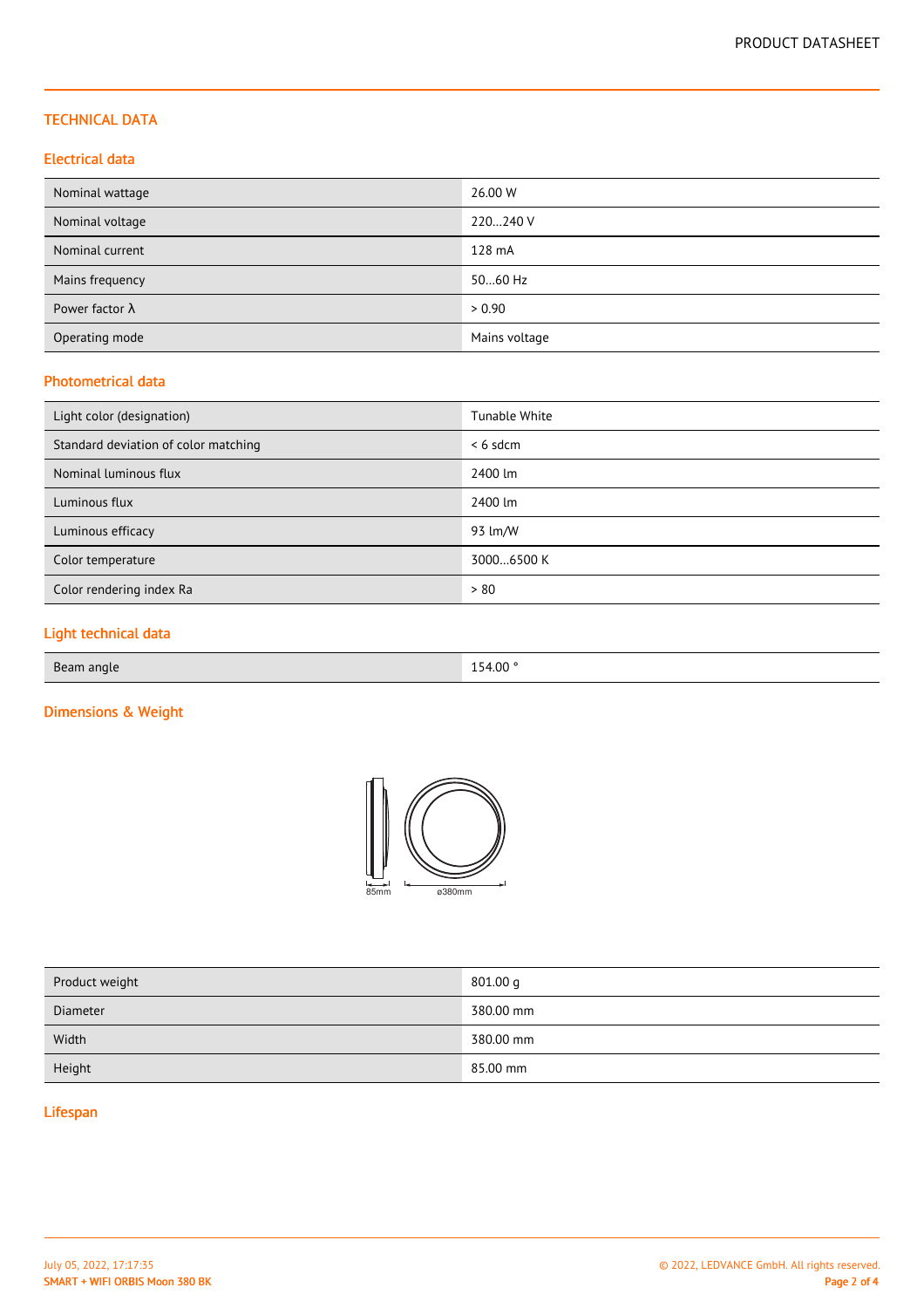PRODUCT DATASHEET

| Number of switching cycles | 15000   |
|----------------------------|---------|
| Lifespan                   | 30000 h |

#### Colors & materials

| Product color  | <b>Black</b>                  |
|----------------|-------------------------------|
| Housing color  | <b>Black</b>                  |
| Body material  | Polymethylmethacrylate (PMMA) |
| Cover material | Polymethylmethacrylate (PMMA) |

#### Temperatures & operating conditions

| Aml<br>ibient temperature range. | 1000<br>$-20$<br>+41<br>⊤∪<br>∠∪… |
|----------------------------------|-----------------------------------|
|                                  |                                   |

## Additional product data

| Product remark    | Reset settings to default by switching the product on for three seconds<br>and off for three seconds and repeating this five times. |
|-------------------|-------------------------------------------------------------------------------------------------------------------------------------|
| Mounting location | Ceiling                                                                                                                             |

#### **Capabilities**

| Dimmable                         | Yes                             |
|----------------------------------|---------------------------------|
| Type of connection               | Screw terminal                  |
| Compatible smart home technology | Google Assistant / Amazon Alexa |
| LED module replaceable           | Not replaceable                 |

#### Certificates & Standards

| Standards          | CE / EAC / REACH / RoHS |
|--------------------|-------------------------|
| Protection class   |                         |
| Type of protection | <b>IP20</b>             |

# Energy labelling regulation data acc EU 2019/2015

|--|

## EQUIPMENT / ACCESSORIES

- − Mounting bracket included
- − Mounting screws and dowels included
- − Control via app or voice control requires compatible Smart home system
- − For control via LEDVANCE SMART + WiFi App, a smart phone or Tablet PC is required

## DOWNLOAD DATA